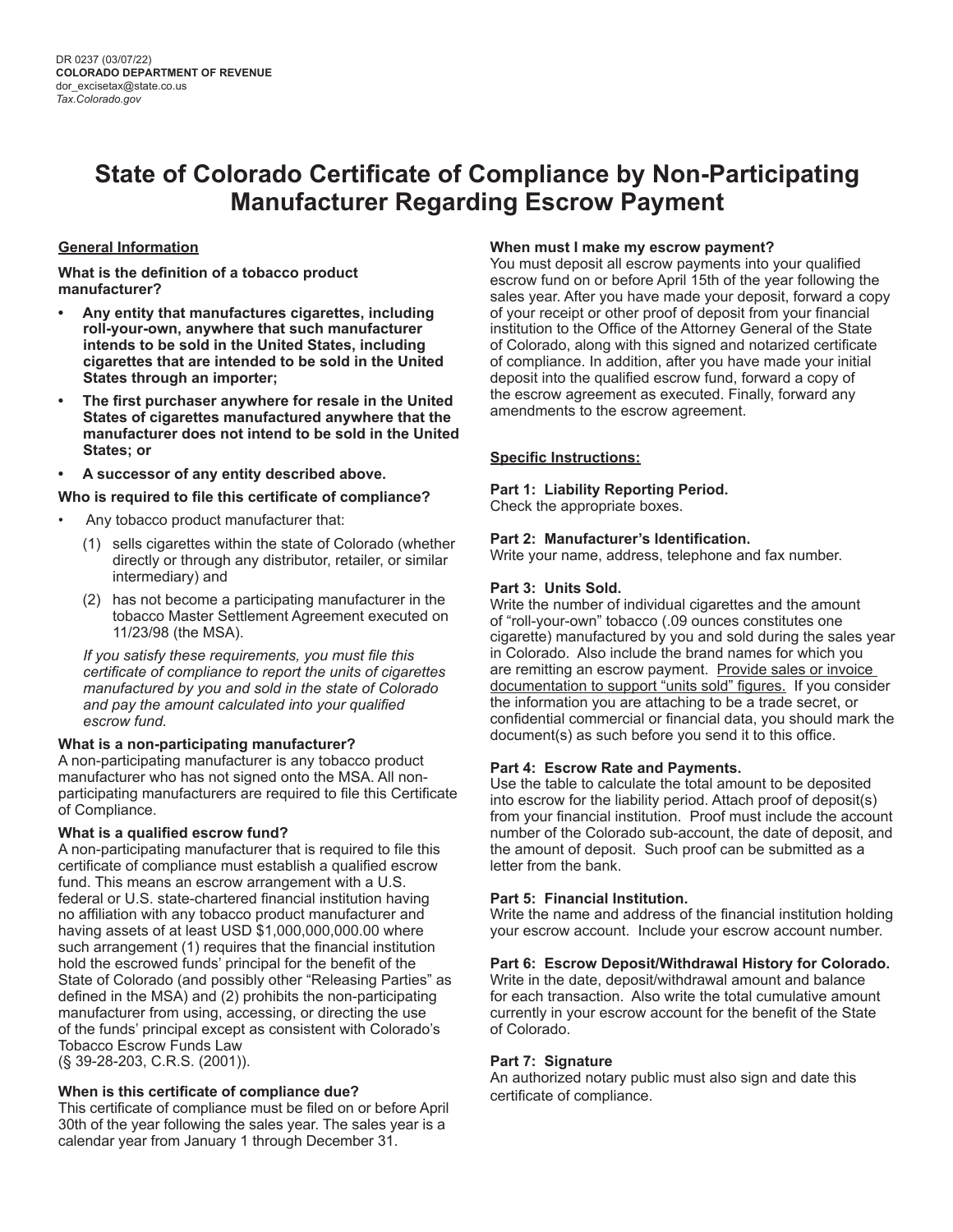# **Certificate of Compliance by Non-Participating Manufacturer Regarding Escrow Payment**

| Part 1: Liability Reporting Period                                                                                                                                                                                      |                                                              |                                   |                       |                                                                                                                  |  |  |  |
|-------------------------------------------------------------------------------------------------------------------------------------------------------------------------------------------------------------------------|--------------------------------------------------------------|-----------------------------------|-----------------------|------------------------------------------------------------------------------------------------------------------|--|--|--|
| The liability period for this affidavit is:                                                                                                                                                                             |                                                              |                                   |                       |                                                                                                                  |  |  |  |
| (check one year and one period)                                                                                                                                                                                         |                                                              | 2021                              | 2022                  |                                                                                                                  |  |  |  |
| Jan-Mar<br>Due Apr 30                                                                                                                                                                                                   | Apr-Jun<br>Due Jul 31                                        | Jul-Sep<br>Due Oct 31             | Oct-Dec<br>Due Jan 31 | Annual                                                                                                           |  |  |  |
| Type of Affidavit: (check one)                                                                                                                                                                                          |                                                              | Amended                           |                       |                                                                                                                  |  |  |  |
| Part 2: Manufacturer's Identification                                                                                                                                                                                   |                                                              |                                   |                       |                                                                                                                  |  |  |  |
| Name                                                                                                                                                                                                                    |                                                              |                                   |                       |                                                                                                                  |  |  |  |
| Address                                                                                                                                                                                                                 |                                                              |                                   |                       |                                                                                                                  |  |  |  |
| Phone                                                                                                                                                                                                                   |                                                              | Fax                               |                       |                                                                                                                  |  |  |  |
| Email                                                                                                                                                                                                                   |                                                              |                                   |                       | <b>Web Site Address</b>                                                                                          |  |  |  |
| Part 3: Units Sold                                                                                                                                                                                                      |                                                              |                                   |                       |                                                                                                                  |  |  |  |
| (Attach Additional Sheets, if necessary)<br>Indicate with an asterisk (*) those brands that will not be sold. The brands indicated with an asterisk (*) will be removed                                                 |                                                              |                                   |                       |                                                                                                                  |  |  |  |
| from the Colorado Certified Brands Directory the month following the receipt of this Certificate of Compliance.                                                                                                         |                                                              |                                   |                       |                                                                                                                  |  |  |  |
| A. Brand Family                                                                                                                                                                                                         | <b>B. Brand Name</b>                                         | C. Cigarette or RYO               | D. Units Sold         | E. Manufacturer                                                                                                  |  |  |  |
|                                                                                                                                                                                                                         |                                                              |                                   |                       |                                                                                                                  |  |  |  |
|                                                                                                                                                                                                                         |                                                              |                                   |                       |                                                                                                                  |  |  |  |
|                                                                                                                                                                                                                         |                                                              |                                   |                       |                                                                                                                  |  |  |  |
|                                                                                                                                                                                                                         |                                                              |                                   |                       |                                                                                                                  |  |  |  |
|                                                                                                                                                                                                                         |                                                              |                                   |                       |                                                                                                                  |  |  |  |
|                                                                                                                                                                                                                         |                                                              | Part 4: Escrow Rates and Deposits |                       |                                                                                                                  |  |  |  |
| Documentation to support the Units Sold, including but not limited to, invoices, spreadsheets and sales<br>statements, must be attached and filed with this Certificate of Compliance.                                  |                                                              |                                   |                       |                                                                                                                  |  |  |  |
|                                                                                                                                                                                                                         | 1 Total ounces of RYO sold during liability reporting period | 1                                 |                       |                                                                                                                  |  |  |  |
| <b>2</b> RYO conversion rate to unit sold                                                                                                                                                                               |                                                              | $\mathbf 2$                       | .09                   |                                                                                                                  |  |  |  |
| 3 Total RYO units sold during liability reporting period (multiply line 1 by line 2)                                                                                                                                    | 3                                                            |                                   |                       |                                                                                                                  |  |  |  |
| 4 Total cigarette units sold during liability reporting period                                                                                                                                                          | 4                                                            |                                   |                       |                                                                                                                  |  |  |  |
| 5 Total units sold during liability reporting period (add line 3 and line 4)                                                                                                                                            | 5                                                            |                                   |                       |                                                                                                                  |  |  |  |
| 6 Escrow Rate per unit sold                                                                                                                                                                                             | 6                                                            | \$0.0188482                       |                       |                                                                                                                  |  |  |  |
| 7 Escrow subtotal (multiply line 5 by line 6)                                                                                                                                                                           | 7                                                            | \$                                |                       |                                                                                                                  |  |  |  |
| 8 Inflation Adjustment Rate is 109.38187%                                                                                                                                                                               | 8                                                            | 1.0938187                         |                       |                                                                                                                  |  |  |  |
| 9 Inflation Adjustment Amount (multiply line 7 by line 8)                                                                                                                                                               | 9                                                            | \$                                |                       |                                                                                                                  |  |  |  |
| 10 Escrow deposit (add line 7 and line 9)                                                                                                                                                                               | $10 \$$                                                      |                                   |                       |                                                                                                                  |  |  |  |
| A current escrow account statement for the Colorado sub-account and copies of your receipt or other proof of deposit from<br>your financial institution must be attached and filed with this Certificate of Compliance. |                                                              |                                   |                       |                                                                                                                  |  |  |  |
|                                                                                                                                                                                                                         |                                                              |                                   |                       | Note: The State of Colorado will not process incomplete or illegible certifications. Attach additional sheets as |  |  |  |

**necessary to provide a complete response.**